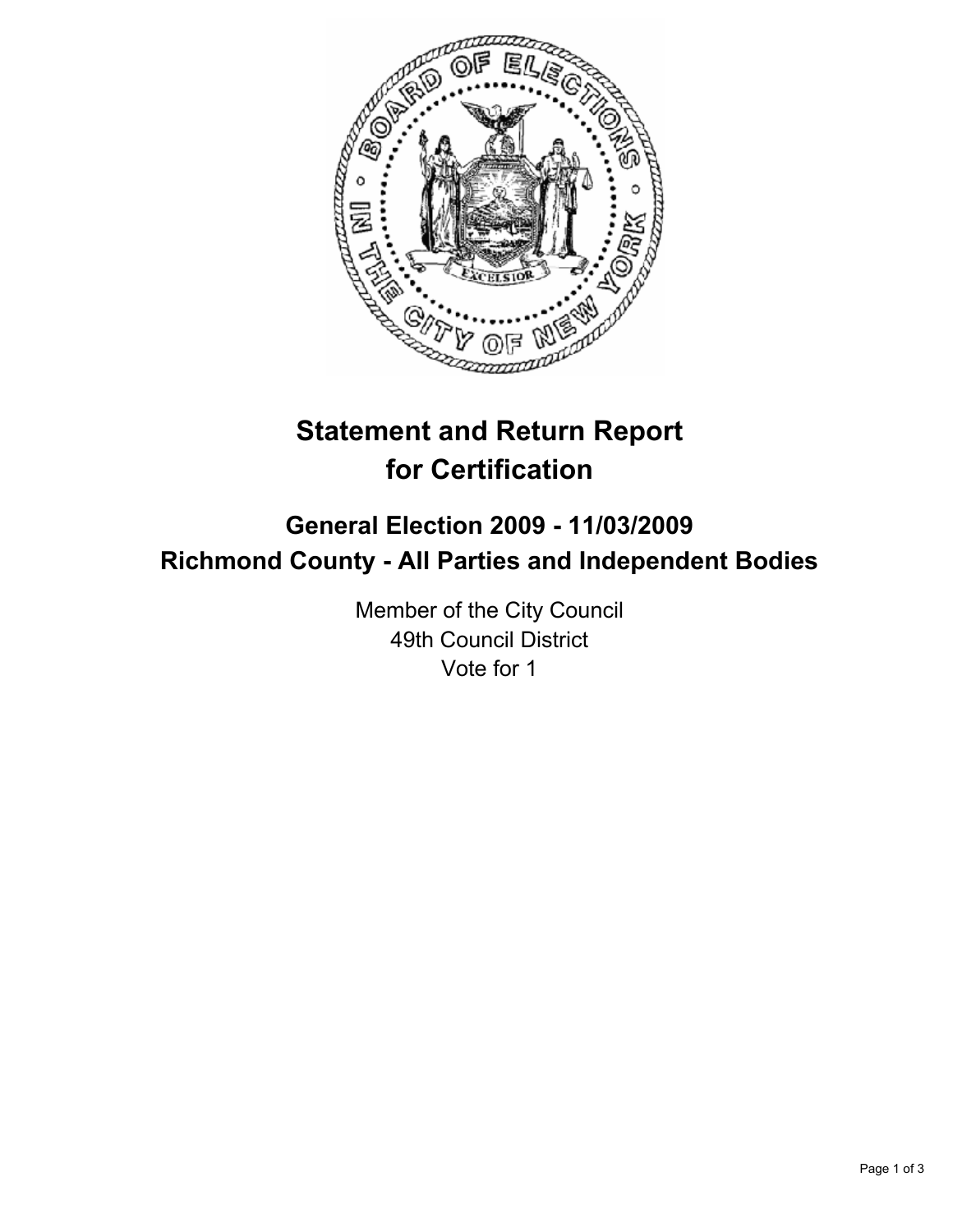

### **Assembly District 60**

| <b>PUBLIC COUNTER</b>             | 1,563 |
|-----------------------------------|-------|
| <b>EMERGENCY</b>                  |       |
| ABSENTEE/MILITARY                 | 61    |
| AFFIDAVIT                         | 20    |
| <b>Total Ballots</b>              | 1,645 |
| DEBORAH L ROSE (DEMOCRATIC)       | 565   |
| TIMOTHY K KUHN (REPUBLICAN)       | 350   |
| KENNETH C MITCHELL (CONSERVATIVE) | 375   |
| DEBORAH L ROSE (WORKING FAMILIES) | 66    |
| <b>Total Votes</b>                | 1,356 |
| Unrecorded                        | 289   |

#### **Assembly District 61**

| <b>PUBLIC COUNTER</b>             | 20,793 |
|-----------------------------------|--------|
| <b>EMERGENCY</b>                  | 114    |
| ABSENTEE/MILITARY                 | 575    |
| <b>AFFIDAVIT</b>                  | 159    |
| <b>Total Ballots</b>              | 21,641 |
| DEBORAH L ROSE (DEMOCRATIC)       | 10,588 |
| TIMOTHY K KUHN (REPUBLICAN)       | 2,783  |
| KENNETH C MITCHELL (CONSERVATIVE) | 5,365  |
| DEBORAH L ROSE (WORKING FAMILIES) | 759    |
| <b>Total Votes</b>                | 19,495 |
| Unrecorded                        | 2.146  |
|                                   |        |

#### **Assembly District 63**

| <b>PUBLIC COUNTER</b>               | 4,983 |
|-------------------------------------|-------|
| <b>EMERGENCY</b>                    | 44    |
| ABSENTEE/MILITARY                   | 164   |
| <b>AFFIDAVIT</b>                    | 42    |
| <b>Total Ballots</b>                | 5,233 |
| DEBORAH L ROSE (DEMOCRATIC)         | 2,612 |
| TIMOTHY K KUHN (REPUBLICAN)         | 950   |
| KENNETH C MITCHELL (CONSERVATIVE)   | 855   |
| DEBORAH L ROSE (WORKING FAMILIES)   | 151   |
| <b>JOSEPH ZANCOCCHIO (WRITE-IN)</b> |       |
| <b>Total Votes</b>                  | 4,569 |
| Unrecorded                          | 664   |